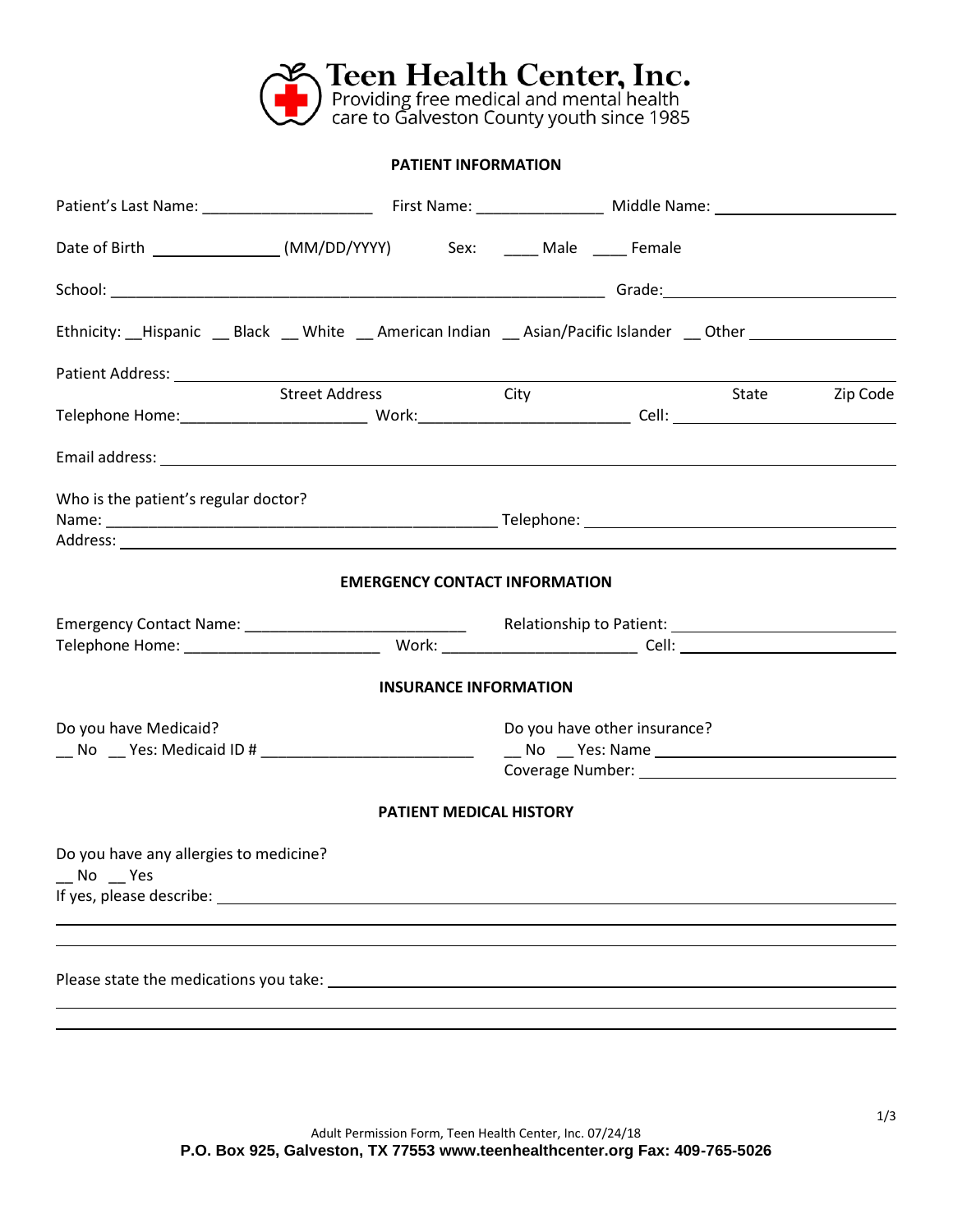| Do you have allergies, sensitivities, or reactions to any substances |    |     |
|----------------------------------------------------------------------|----|-----|
| such as food, mold, pollen, animal dander, dust or insects?          | No | Yes |
| Do you have asthma?                                                  | No | Yes |
| Have you ever had a seizure?                                         | No | Yes |
| Do you have diabetes?                                                | No | Yes |
| Do you have any known heart condition?                               | No | Yes |
| Have you ever had to stay overnight in the hospital?                 | No | Yes |
| Have you ever had surgery?                                           | No | Yes |
| Have you suffered from any trauma or severe injury?                  | No | Yes |
| Have you had any mental health issues?                               | No | Yes |
| Do you have any other health problems?                               | No | Yes |
|                                                                      |    |     |

Please explain any "yes" responses:

## **FAMILY HEALTH AND SOCIAL HISTORY**

| Has any family member had heart disease before age 50?  | Nο | Yes |
|---------------------------------------------------------|----|-----|
| Does any family member have Tuberculosis (TB)?          | Nο | Yes |
| Have there been any mental health issues in the family? | Nο | Yes |
| Does any family member smoke tobacco in the home?       | N٥ | Yes |

Please explain any "yes" responses:

## **AUTHORIZATION FOR SPECIFIC HEALTH CARE SERVICES**

Please complete:

- **Yes** or **No** (Please Circle One) I consent to receive routine physical examinations, weight/fitness program, TB skin test, immunizations, management of minor illnesses and injuries - including laboratory tests and medications, and general health education.
- **Yes** or **No** (Please Circle One) I consent to receive counseling for the treatment of mental health and developmental conditions, which may include evaluation, diagnosis, and if necessary, referrals.
- **Yes** or **No** (Please Circle One) I consent to receive medications for the treatment of mental health and developmental conditions, which may include evaluation, diagnosis, and if necessary, referrals.
- **Yes or No** (Please Circle One) I consent to receive reproductive services including family planning, birth control, and condoms.
- **Yes** or **No** (Please Circle One) I consent to receive counseling and testing for the HIV/AIDS virus.